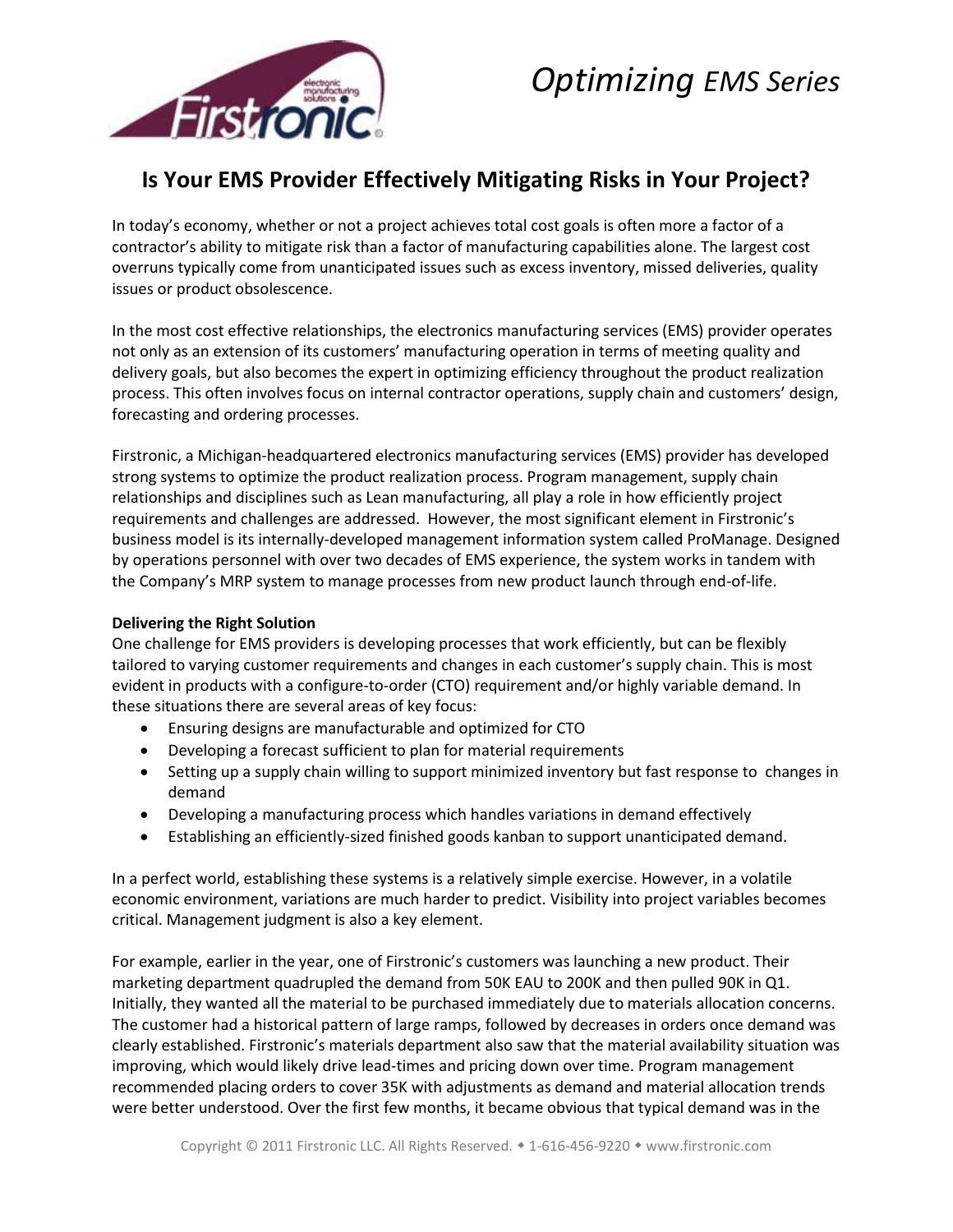range of 8K per month. Had Firstronics' team gone with the customer's original request, there would have been significant excess inventory and concomitant non-value added costs, including broker premiums to secure the initial volume requirement.

The example above included information sharing on both sides. The contractor provided open-book pricing so the customer was fully aware of the costs of various options. The ProManage system tracked all activities in the project including production validation lessons learned, engineering change notice (ECN) status, projected sales and inventory, shortages/allocated items, quality, on-time delivery performance and open issues. The ProManage system emails status reports and assigns tasks to relevant team members. The new product launch module tracked not only Firstronic's standard checklist of project requirement milestones, but also the customer's specific requirements. The result was a shortened launch cycle, real-time visibility into project issues and detailed recordkeeping of all activities performed during new product introduction and the ramp to volume production.

#### **The Supply Chain**

The supply chain is another important element of the equation in terms of both minimizing liability and in helping to reduce overall cost. Firstronic leverages its supply base expertise as part of design for manufacturability/testability (DFM/DFT) recommendation development. PCB fabricators may provide input on optimum layouts for boards and test fixture suppliers may recommendation on the best layout for test coverage. Suppliers also proactively provide updates on component lifecycle trends. This information is added to the overall recommendations Firstronic's team makes in its new product introduction (NPI) process.

To minimize liability yet support variable demand, both raw materials and finished goods inventory kanbans are established. Suppliers agree to a bonded inventory based on each customer's forecast and likely variations in demand. A finished goods kanban is also in place and is normally sized to cover two weeks of demand. Firstronic builds to forecast and pulls on demand. In the event demand changes radically, forecasts and bonds are revised.

### **Flexibility on the Production Floor**

Production equipment, floor layout and personnel cross-training contribute to maximized flexibility at minimal cost. Firstronic utilizes a Lean manufacturing strategy. Key principles include:

- Select equipment that facilitates minimized setup and changeover time
- Produce entire product families with a single setup
- Schedule smaller batches and work toward minimal work-in-process (WIP)
- Focus on high yield to drive high throughput
- Fixture to enable a variety of panels to be processed and scanned through the wave solder and reflow processes.

As an example, Firstronic utilizes a dual-pot wave solder machine. Assemblies carry an RFID tag which determines its profile in the wave. Leaded and unleaded assemblies can be processed simultaneously because the system matches the pot used to the RFID tag information. This eliminates the need for multiple changeovers or multiple machines.

#### **Information Systems**

As mentioned earlier, real-time information access is another area that is key to mitigating risk. Most EMS facilities manage 20-30 customers simultaneously. Most ERP systems are designed to provide visibility into the activities taking place as production inputs are transformed to finished goods outputs,